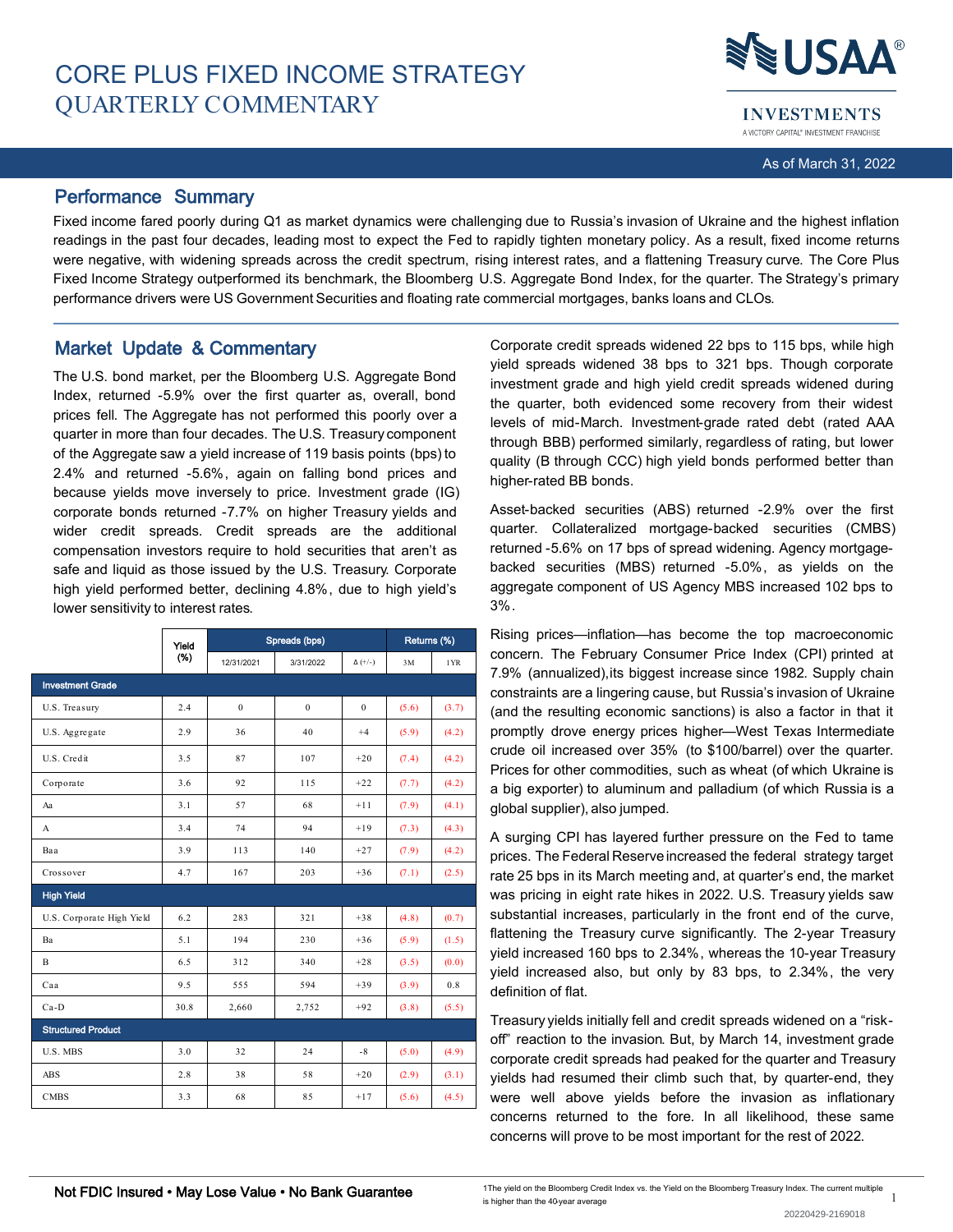## Portfolio Performance & Positioning

The Strategy outperformed its benchmark index, the Bloomberg U.S. Aggregate Bond Index, for the quarter ended March 31, 2022. The Strategy returned -5.70% (net of fees) compared to the benchmark return of -5.93%. The largest contributors to relative performance were the Strategy's overweight allocation in short dated asset backed securities and floating rate Commercial Mortgage-Backed Securities (CMBS), and its underweight to residential mortgage-backed securities. The Strategy's increased exposure to US treasuries also benefitted relative performance. Our allocation to spread product (including our corporate bond, CMBS) posted weak performance as the risk markets deteriorated following Russia's invasion of Ukraine and increased energy prices. Security selection within the Strategy's off-benchmark exposure to high yield bonds was also a slight performance driver as was the Strategy's overweight allocation CLOs and floating rate CMBS. Underweight positions in residential mortgage-backed securities also contributed positively as these markets underperformed during the second quarter as the result of a flattening yield curve and falling longduration rates. As BBB and BB corporate spreads started the quarter near cyclical tights not seen since the global financial crisis, we entered the quarter having decreased risk by reducing higher beta spread product, such as Corporate bonds and CMBS, and increasing the Strategy's allocation to Treasuries. Following Russia's invasion of Ukraine and the corresponding spread widening we slightly increased our holdings of corporate bonds during the quarter as spreads of BBB and BB-rated corporate bonds traded off and offered better value. We believe these actions have had the effect of increasing the overall ability of the strategy to generate positive excess returns in the future.

See the table below for more information on average annual returns.

# **Contributors**

- The Strategy's allocation to asset backed securities, treasuries in the belly of the curve and an underweight to residential mortgage-backed securities and long dated treasuries added to performance.
- Security selection in corporate sectors of airlines, cable and satellite, and healthcare all contributed to the Strategy's outperformance.
- The Strategy's allocation and security selection in below investment grade holdings and an underweight in AAA-rated mortgage-backed securities were the largest credit rating position drivers of performance.
- The Strategy's Duration positioning had a positive overall effect on performance during the quarter which is expected when prices of bonds in the belly of the curve fall less than prices of longer duration ((and more convex) bonds, given the Strategy's focus on being overweight to the belly of the curve (7- to 10-year duration)

### **Detractors**

- Corporates, fixed rate CMBS, long duration treasury holdings and treasury futures were detractors from performance.
- The Strategy's overweight to spread product (including CMBS, BBB corporate bonds and other structured products) all detracted from performance as spreads widened across all fixed income asset classes during the quarter.

## **Performance**

Average Annual Returns (%) asof March 31, 2022

| <b>Core Plus Fixed Income Composite</b> | QTD     | YTD     | $1-YR$  | $3-YR$ | $5-YR$ | $10-YR$ | Since Inception<br>(September<br>1999) |
|-----------------------------------------|---------|---------|---------|--------|--------|---------|----------------------------------------|
| Gross of Fees                           | $-5.56$ | $-5.56$ | $-2.55$ | 4.12   | 4.16   | 4.51    | 5.93                                   |
| Net of Fees                             | $-5.70$ | $-5.70$ | $-3.12$ | 3.50   | 3.53   | 3.86    | 5.26                                   |
| Bloomberg U.S. Aggregate Bond Index     | $-5.93$ | $-5.93$ | $-4.15$ | l.69   | 2.14   | 2.24    |                                        |

Past performance cannot guarantee future results. Performance returns for periods of less than one year are not annualized Returns include reinvestment of dividends and capital gains. Gross-of-fees returns are presented before management and custodial fees but after all trading expenses. Net-of fees returns are calculated by deducting 1/12 of the highest tier of the standard fee schedule in effect for the period noted (the model fee). The composite model fee for each period is either the highest tier of the current fee schedule or a higher value, whichever is required to ensure the model composite net-of-fee return is lower than or equity to the composite net-of-fee return calculated using actual fees. Actual fees may vary depending on, among other things, the applicable fee schedule and portfolio size. The firm's fees are availableon request and may be found on Part II of its Form ADV.